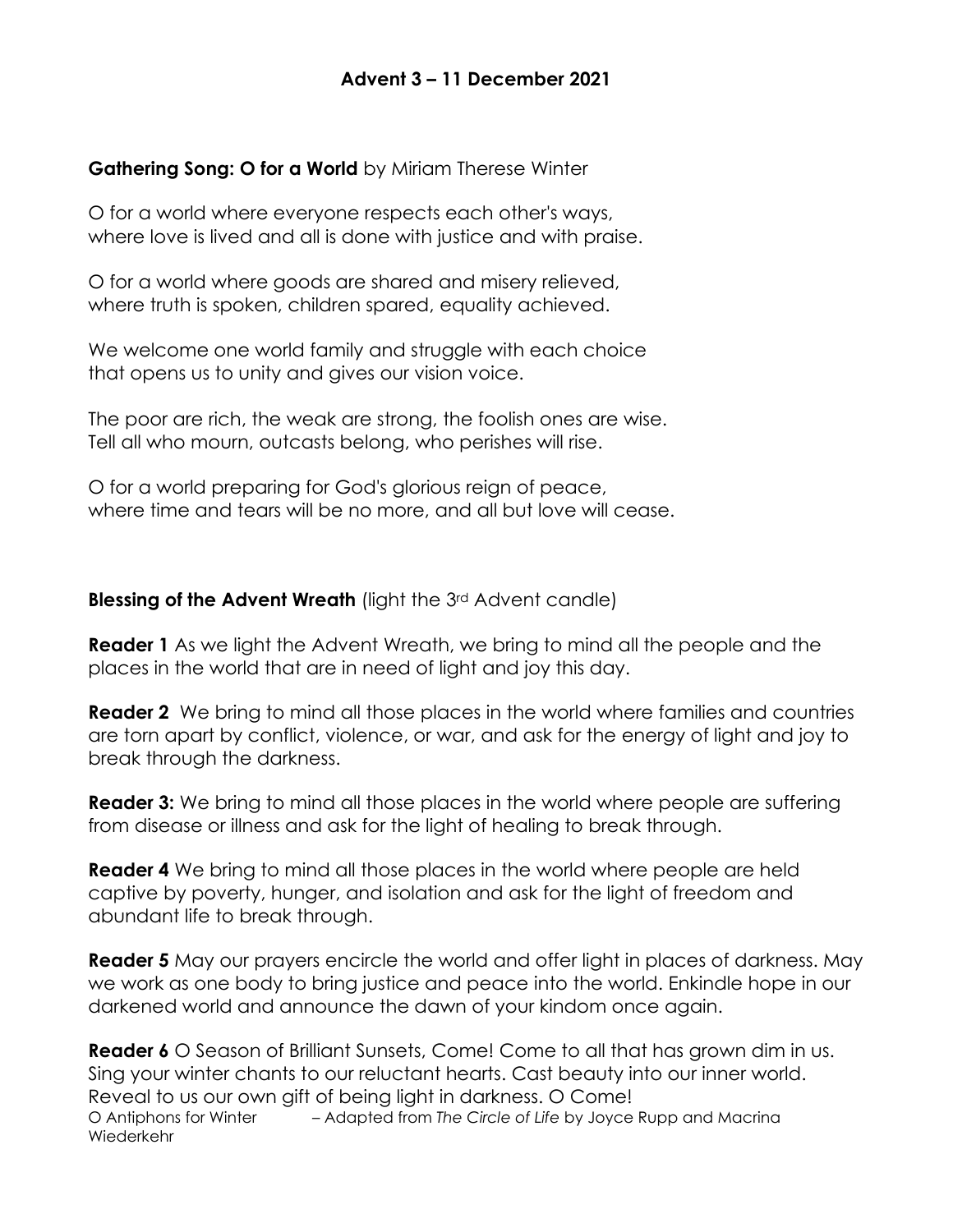# **Sign of the Cross and Greeting**

**Opening Prayer:** Strengthen our faith, cultivate our hope, and widen our love. Restore our awareness of your light-filled presence.

*Prayer Seeds*, Joyce Rupp

# **Reader 7 First Reading:** A Reading from the Prophet Zephaniah

Shout for Joy, People of God! Sing joyfully! Be glad! Celebrate with your whole heart! Do not be afraid, my people. Do not be discouraged. God is present among you, with a healing hand outstretched. God will take delight in you, calming and claiming you with love; God will sing joyfully because of you. Sorrow upon sorrow you have gathered, but your sorrows will dissipate. No longer will you know shame and sadness.

The Word of God. *Thanks be to God.* 

**Reader 8: PSALM 100** from *Psalms for a New World* by Christine Robinson

**Psalm Response:** Be Joyful – everybody – rejoice in the gift of life.

## *Be Joyful – everybody – rejoice in the gift of life.*

Be Joyful – everybody – Muslims, Christians, Pagans, Atheists.

Gladly serve the good. Rejoice in the gift of life.

## *Be Joyful – everybody – rejoice in the gift of life.*

Highest above, deepest within; around us in nature, present in each. We are yours, You are ours.

## *Be Joyful – everybody – rejoice in the gift of life.*

We enter your presence with Thanksgiving, with chants and songs, With grateful hearts and open hands, and know a flash of eternity.

## *Be Joyful – everybody – rejoice in the gift of life.*

## **Reader 9: Second Reading:** A excerpt from *Still on Fire* by Jan Phillips

I tell you this so you will ordain yourself a priest of the imagination and bestow blessings wherever you go - blessings on the people, blessings on the creatures, blessings on the maples, the pines, the rivers, the lakes.

We are called now to take it upon ourselves to proclaim the holy moments sacred, to stop the action and raise our hands and bless it out loud, joyfully, communally. The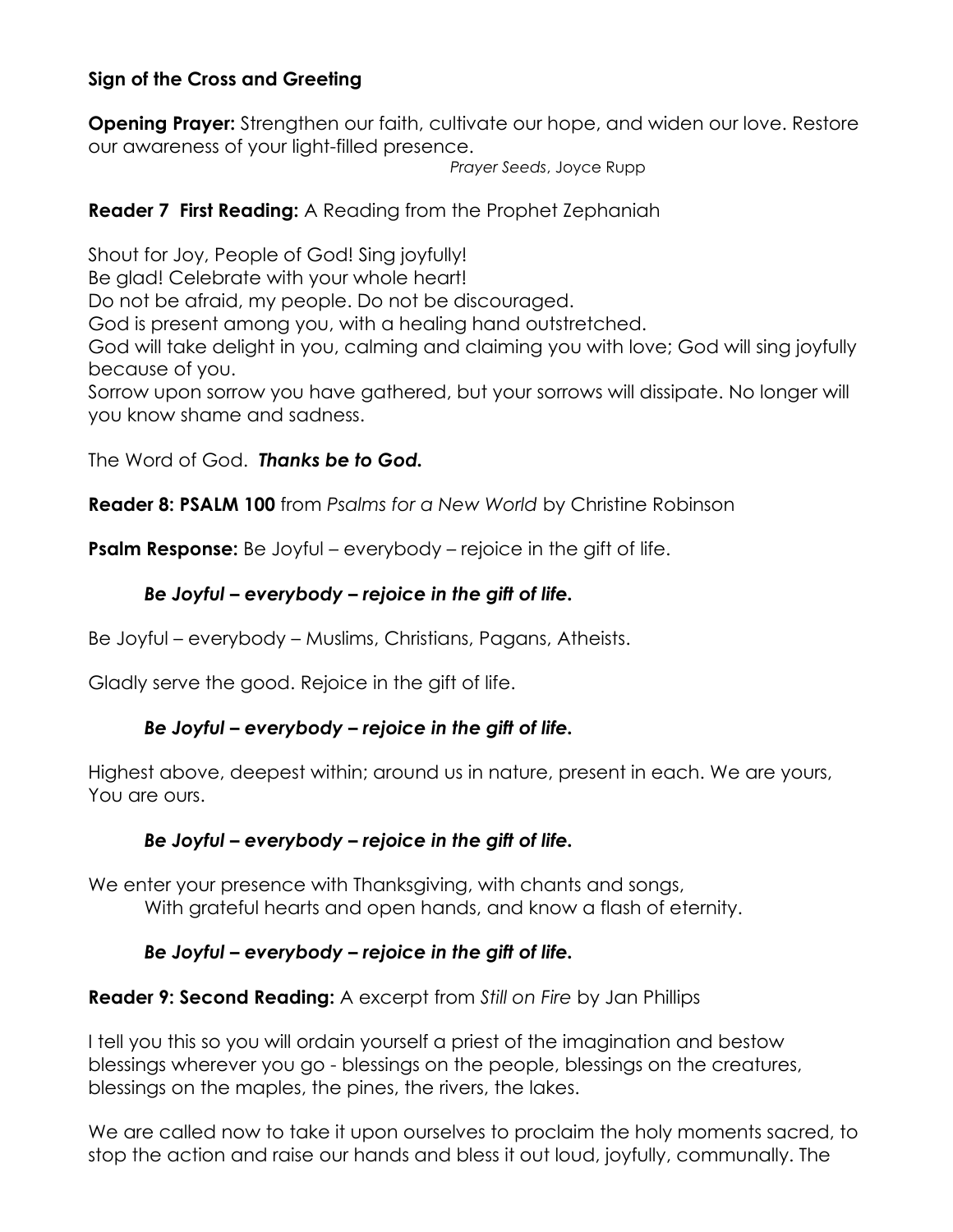old days are gone when you waited for a priest, deferred your own authority as a Child of the Cosmos, a Knower of Things, a Bestower of Grace.

I ordain you right now if you are hesitant. I have powers given me by the Spirit that blows through us. The world is hungry for our blessings. We are the ones now. We are the sacrament-makers. We are the writers of the new sacred texts.

Wisdom inspired by our God. *Thanks be to God.* 

**Reader 10 Gospel:** A Reading from the Gospel attributed to Luke 1:39-52 (Translation: Comprehensive Catholic Lectionary, [www.womensordination.org\)](http://www.womensordination.org/)

In those days, Mary set out and went with haste to a Judean town in the hill country. There, she entered the house of Elizabeth and Zechariah. When Elizabeth heard Mary's greeting, her child leapt in her womb. Elizabeth was filled with the Holy Spirit! She exclaimed with jubilance, "Blessed are you among women, and blessed is the fruit of your womb! Why has this happened to me, that the mother of God's Anointed One comes to me? As soon as I heard the sound of your greeting, the child in my womb leapt for joy. Blessed are you who believed that there would be a fulfillment of what was spoken to you by a messenger of God." And Mary sang.

*(Sung Magnificat,"Canticle of the Turning" by Rory Cooney, Teresa Donahoo, Gary Daigle)* 

Mary remained with Elizabeth for about three months and then returned to her home. The Gospel of God. *Praise to you, Jesus the Christ.* 

## **Community Sharing**

#### **Prayers of the Community Response:** *Loving God, hear our prayer.*

As we place all our joys, sorrows, hopes, and dreams on this table of love, we pray *Holy One, accept these gifts from our hands, for the praise and glory of your name, for our good and the good of all your people.*

#### **Eucharistic Prayer**

God, you brought forth all creation from your Life-Giving Womb. O Love of the Ages, who was born from Mary's womb, we praise you and leap for joy in your presence.

*O Holy One of ancient Israel, you revealed yourself in Mary's womb, in a shining star,*  in humble shepherds, in a baby wrapped in swaddling clothes. You embrace us with *infinite love in every situation and relationship. You dwell in the depths of our hearts.*  We invite you to set us free and transform us as we gather around the table of your *love.*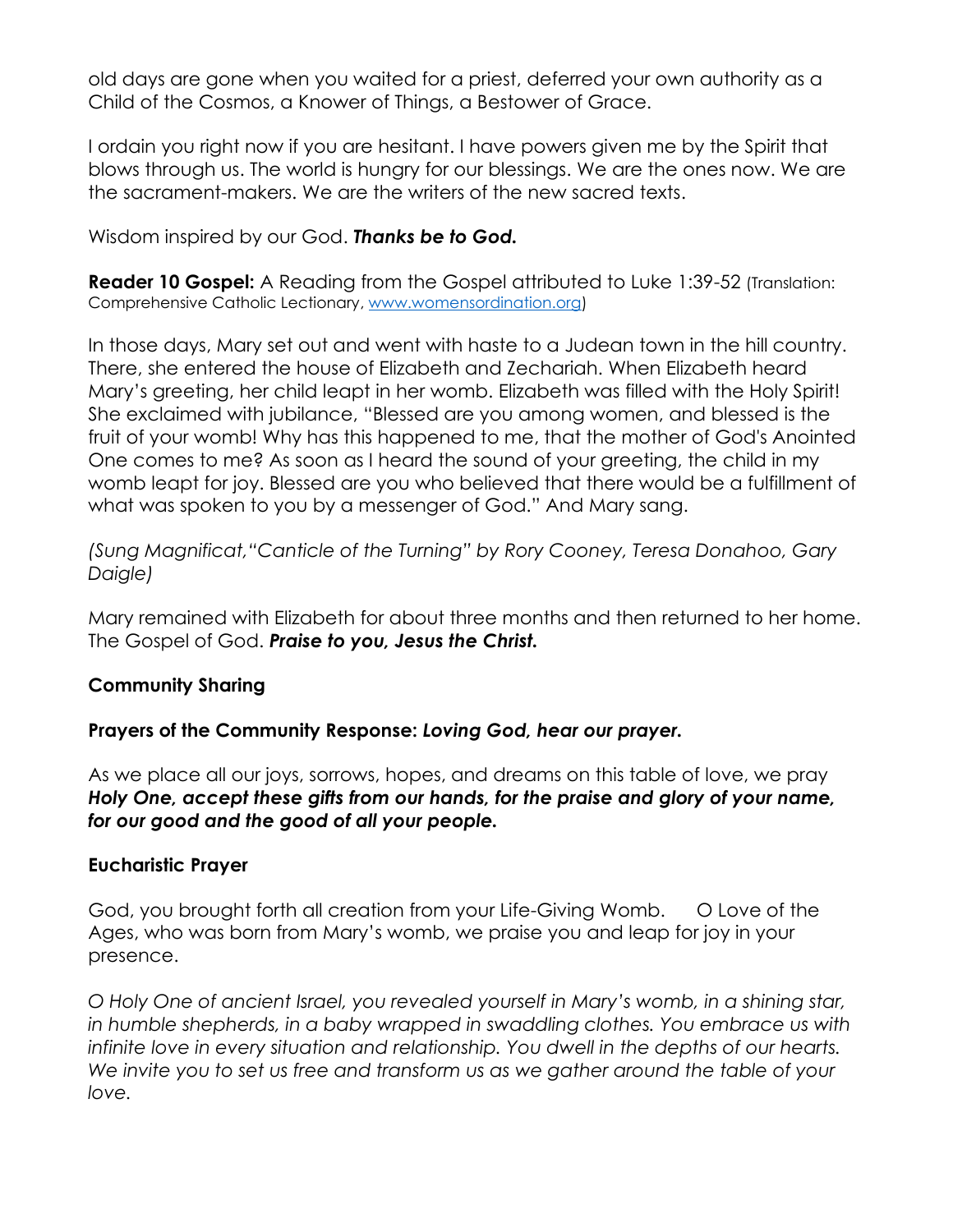During this season of Advent, we prepare to celebrate the birth of Jesus, our Emmanuel, who came to give us fullness of life. We share the bread of freedom and lift the cup of love.

We recognize Your Spirit alive and at work in this bread and wine and in us. We open ourselves to Your Spirit who transforms these gifts to become You in us, the body and blood of Christ. MMACC, San Diego

We remember how, on the night before he died, Jesus took bread, gave thanks, broke the bread, and shared it with all those present, saying:

## *Take this all of you and eat. This is my body which is given up for you. When you break bread together, remember me.*

At the end of the meal, Jesus took a cup of wine, gave thanks, and shared the cup with all those present saying*:* 

## *Take this all of you and drink. This is my blood, the new covenant of God-with-you. When you drink from this cup, remember me.*

*As we continue the memory of Jesus, we remember in prayer all who journey with us,*  especially our family, friends, and neighborhood communities. We pray for people of *every faith and for peace in the hearts of all people. We also remember those who have gone before us, especially our loved ones, and all those on whose shoulders we stand.*

Open us to the inbreaking of your healing love in every area of our lives creating within us new life. May your Spirit birth a new world of peace and justice.

*May our Advent waiting birth in us an expectant hope. May our waiting birth a new discovery of your presence within and among us. May our waiting birth a deep, abiding joy for all life.*

#### Together we pray

*Through Christ, with Christ, in Christ, in the unity of Spirit Sophia, may all glory and honor be yours all-loving God, forever and ever. Amen.*

**The Prayer of Jesus – Our Faither, Holy Mother** by Jan Phillips from *There Are Burning Bushes Everywhere* (p.36) – adapted KGS

*Our Father, Holy Mother, Creator of the Cosmos, Source of Life, You are in my mind, in my garden, in my cup of wine and loaf of bread.*

*Blessed be your names: Mother, Allah, Beloved, Great Spirit, Radiant One, Yahweh, HaShem, Sophia.*

*Your presence has come, your will is done on earth as it is in the cosmos.*